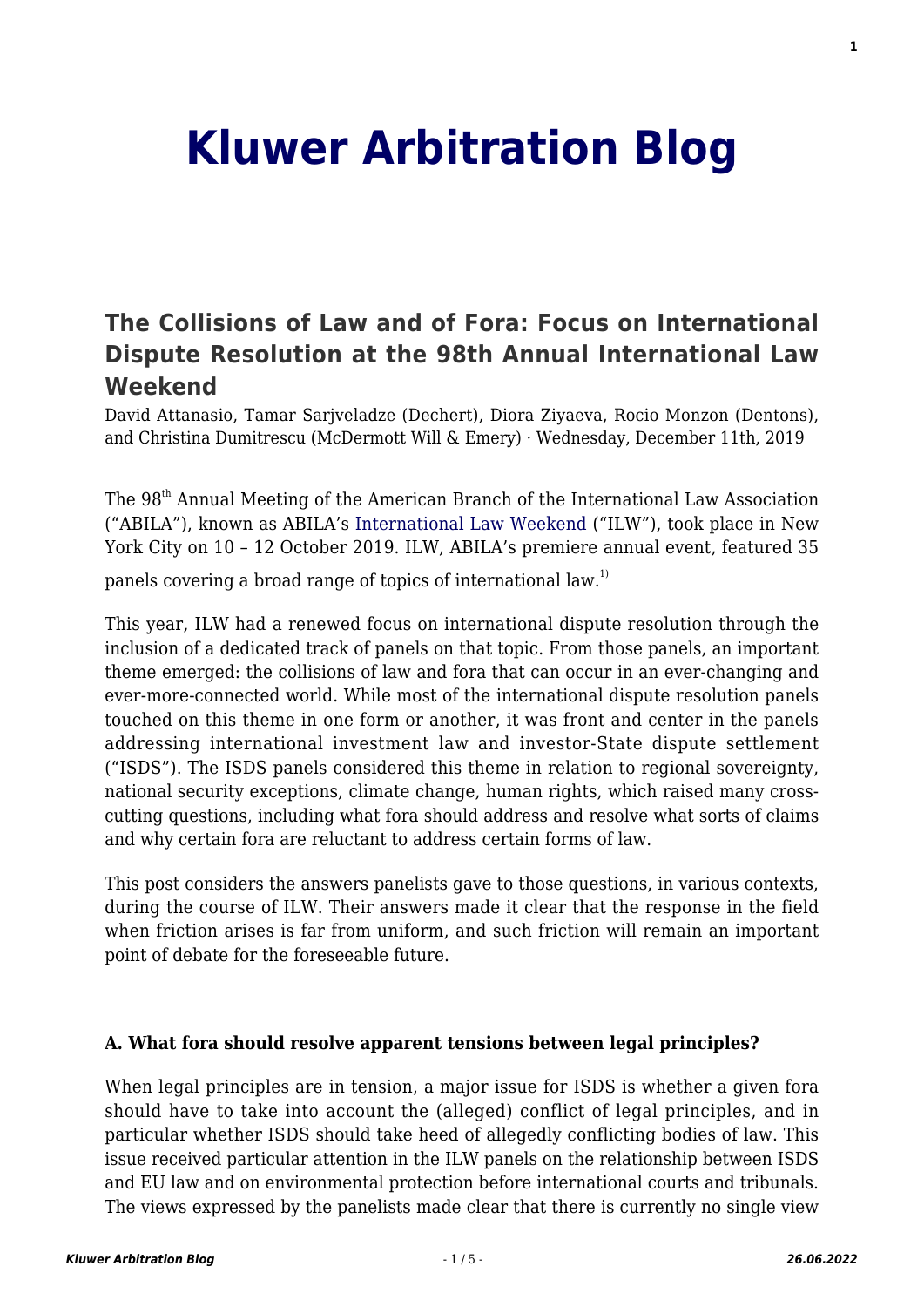as to when ISDS should be impacted by bodies of law in tension with it.

# 1. **The Effect of** *Achmea* **on the Jurisdiction of ISDS Tribunals and Award Enforcement**

There is perhaps no better-known [recent debate](http://arbitrationblog.kluwerarbitration.com/category/archives/achmea/) over the apparent collision of international norms than the one that erupted after the Court of Justice of the European Union's ("CJEU") controversial 2018 decision in the *[Achmea](https://eur-lex.europa.eu/legal-content/EN/TXT/?uri=CELEX%3A62016CJ0284)* case. There, the CJEU determined that the Treaty on the Functioning of the European Union precluded a provision in a BIT between EU Member States that allowed for proceedings before an arbitral tribunal.

The major question raised in relation to *Achmea* is the extent to which the judgment affects the jurisdiction of ISDS tribunals. As **Viren Mascarenhas** (Partner, King & Spalding LLP) noted, the [majority of the tribunals](http://arbitrationblog.kluwerarbitration.com/2019/08/18/intra-eu-disputes-under-the-energy-charter-treaty-quo-vadis/) that have thus far confronted jurisdictional objections on this basis were constituted under the Energy Charter Treaty ("ECT"), not intra-EU BITs. He then observed that all tribunals that have issued public awards have overruled this objection (*i.e*., see the most recent decision on this issue rendered by the tribunal in *[Magyar Farming Company Ltd, Kintyre Kft and Inicia](http://icsidfiles.worldbank.org/icsid/ICSIDBLOBS/OnlineAwards/C6587/DS13092_En.pdf) [Zrt v. Hungary](http://icsidfiles.worldbank.org/icsid/ICSIDBLOBS/OnlineAwards/C6587/DS13092_En.pdf)*). Mr. Mascarenhas nevertheless predicted that respondent EU Member States would likely continue to raise intra-EU objections, thus lengthening and increasing the cost of proceedings. However, in his view, tribunals would likely continue rejecting these challenges, although they might shift their opinions if the CJEU chose to extend the *Achmea* decision to cover the ECT.

An equally important question, and one receiving increasing attention as of late, is whether the *Achmea* judgment affects the enforceability of ISDS awards before the courts of non-EU member states. **Professor George A. Bermann** addressed this directly during ILW, taking the view that *Achmea* is relevant to non-EU enforcement courts when investors seek to enforce intra-EU BIT awards outside of the EU. For example, he noted that an EU Member State might argue that a US court could not hear a case to enforce an award because the State has sovereign immunity under the Foreign Sovereign Immunities Act ("FSIA"). But Prof. Bermann pointed out that, since the CJEU determined such arbitration agreements are *invalid* in *Achmea*, the exception for valid arbitration agreements to the FSIA would no longer apply.

# 2. **Is an ISDS Tribunal a Proper Forum for Environmental Claims?**

The same issue of the effect that ISDS tribunals should give to non-ISDS legal principles arose in connection to international environmental protection as well. As **Professor Lisa Sachs** (Columbia University; Columbia Center on Sustainable Investment) noted, investment protections for foreign investors can increase the risk of chilling State environmental regulations and stifle access to remedies for victims. Professor Sachs [recently commented](http://arbitrationblog.kluwerarbitration.com/2019/11/13/environmental-injustice-how-treaties-undermine-the-right-to-a-healthy-environment/) on the impact that ISDS cases have had in areas of environmental protection and environmental justice, particularly in those related to climate action, protection of water resources, environmental impact assessments, and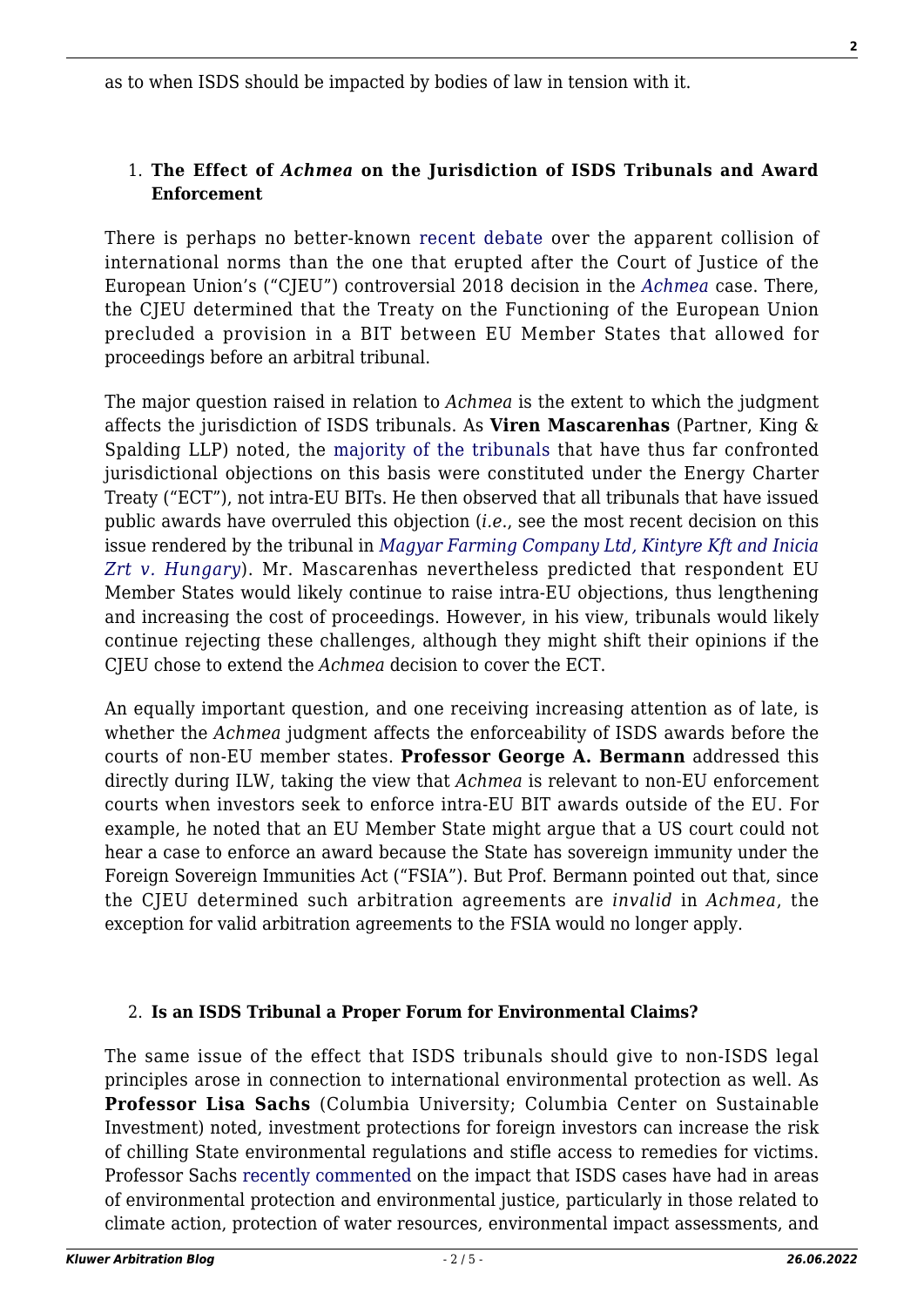communities' rights to representation and access to justice.

**Patricia Cruz Trabanino** (Associate; Jenner & Block) observed that the issue of a proper forum for environmental claims may emerge when States raise environmental counterclaims before an ISDS tribunal. In her view, it was not clear whether an ISDS tribunal was the optimal forum to address such counterclaims. On the one hand, State counterclaims, as she explained, offer a way to balance the playing field in investor-State arbitration where the state is, for the most part, the respondent. On the other hand, she noted that succeeding on counterclaims is difficult and raises the (unanswered) question of whether ISDS is really the best forum for the types of relief States can and should seek. She observed, in this regard, that a State may actually prefer another fora, to seek injunctive relief against future harm, as ISDS tribunals typically award only compensation for past harm.

# **B. Why Are ISDS Tribunals Reluctant to Address Collisions Between Investment Law and Other Legal Regimes?**

When ISDS tribunals fail to give weight to legal principles that are in apparent contradiction with investment protections, a further important question may arise as to why they are reluctant to do so. This issue received consideration at ILW in connection to both national security exceptions to investment treaties, as well as human-rights arguments in ISDS.

# 1. **The Reluctance of ISDS Tribunals to Give Effect to National Security Exceptions**

The issue of why ISDS tribunals may not give effect to legal principles limiting investment protections was first addressed at ILW in connection to national security exceptions. There, the focus was on why the WTO typically gives greater effect to national security exceptions than do ISDS tribunals.

**Professor Jose E. Alvarez** (New York University School of Law) observed that an ISDS tribunal might reach a different outcome than a WTO dispute when applying an identical national security exception. The main reasons for these varied outcomes, in his view, are the differences between trade and investment law regimes, including available remedies, negotiating history, existing checks and balances, notions of the roles of arbitrators, and stakeholders. For example, the WTO panel is limited by Article 3 of the [Dispute Settlement Understanding](https://www.wto.org/english/tratop_e/dispu_e/dsu_e.htm) to applying the covered agreements and customary law on treaty interpretation, whereas investment tribunals may address issues such as who caused the emergency (within the national security context) and what the State did to prevent it.

**Professor Robert Howse** (New York University School of Law) addressed the issue of national security exceptions as well, but focused on the differences in remedies available under trade and investment law regimes. Within the trade regime, he observed, the primary remedy is the removal of the offending measure, and the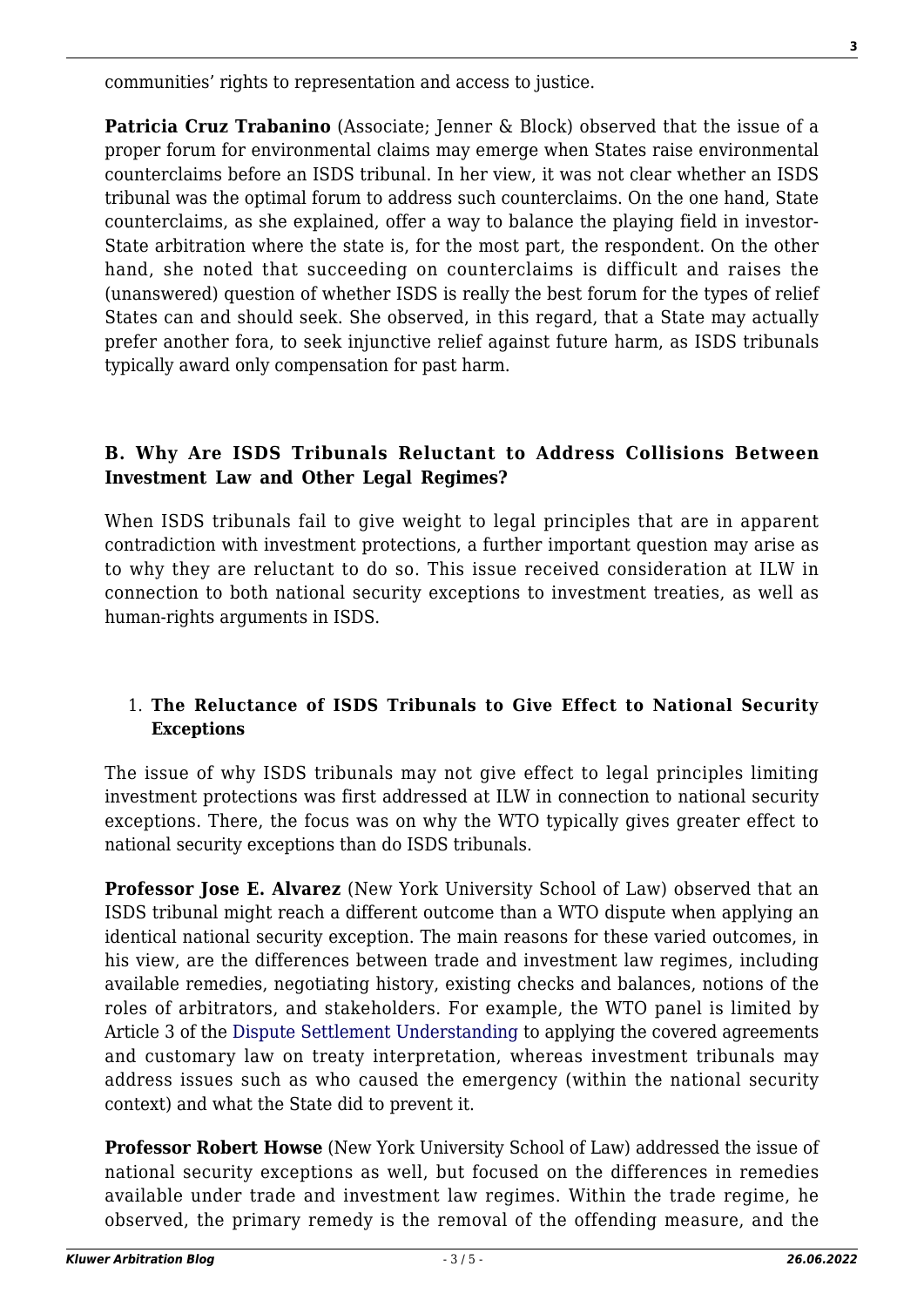national security exception serves the objective of providing a political safety valve for especially sensitive measures. By contrast, he noted that the consequence for a breach of international law within the investment regime is generally monetary, making it unlikely that a tribunal would order the removal of the national security measure—this eliminates the need for a political safety valve.

# 2. **ISDS Tribunals' General Lack of Receptiveness to Human-Rights Defenses**

The same issue, of the reasons for failing give effect to legal principles that potentially limit investment protections, also arose in connection to discussions of human rights and investment law. As **Professor Kristen Boon** (Seton Hall Law School) noted, human-rights arguments may enter into ISDS disputes in a number of ways, including as the basis of a defense that the state cannot comply simultaneously with its obligations to protect human rights and its obligations to protect foreign investment. Nevertheless, a number of ISDS tribunals (with notable exceptions) have been far from receptive to such human-rights defenses that have been offered by States.

**Professor Jena Martin** (West Virginia University) surmised that this ongoing tension could be because (1) international human-rights law and international investment law do not share a common language (*i.e.,* corporations want predictability, quantification, and measurement, whereas human-rights advocates find the value of a human life immeasurable); and (2) there is inconsistency in how corporations, as juridical persons, are treated and held accountable under international law. She pointed out that under international investment law, corporations have rights and powers, but under public international law, there is no mechanism for holding them directly accountable for human-rights violations. So, while corporations have power, they are not held responsible for misusing that power when they commit human-rights abuses.

As **David Attanasio** (Associate, Dechert LLP) observed, some ISDS tribunals have been reluctant to entertain human-rights defenses, even though the ISDS and humanrights systems could potentially be understood to reflect common values. He suggested that structural features might be one explanatory factor, as arbitrators in ISDS may be selected for their particular legal perspectives (which may not include expertise in human-rights law). He also observed that the views of potential or actual victims of human rights are not always presented in the arbitration, and that ISDS disputes are often presented in fact-specific contexts (isolated from broader social and political considerations), which may relieve pressure on tribunals to assess the impact of their rulings in that broader context.

*To make sure you do not miss out on regular updates from the Kluwer Arbitration Blog, please subscribe [here](http://arbitrationblog.kluwerarbitration.com/newsletter/). To submit a proposal for a blog post, please consult our [Editorial Guidelines.](http://arbitrationblog.kluwerarbitration.com/editorial-guidelines/)*